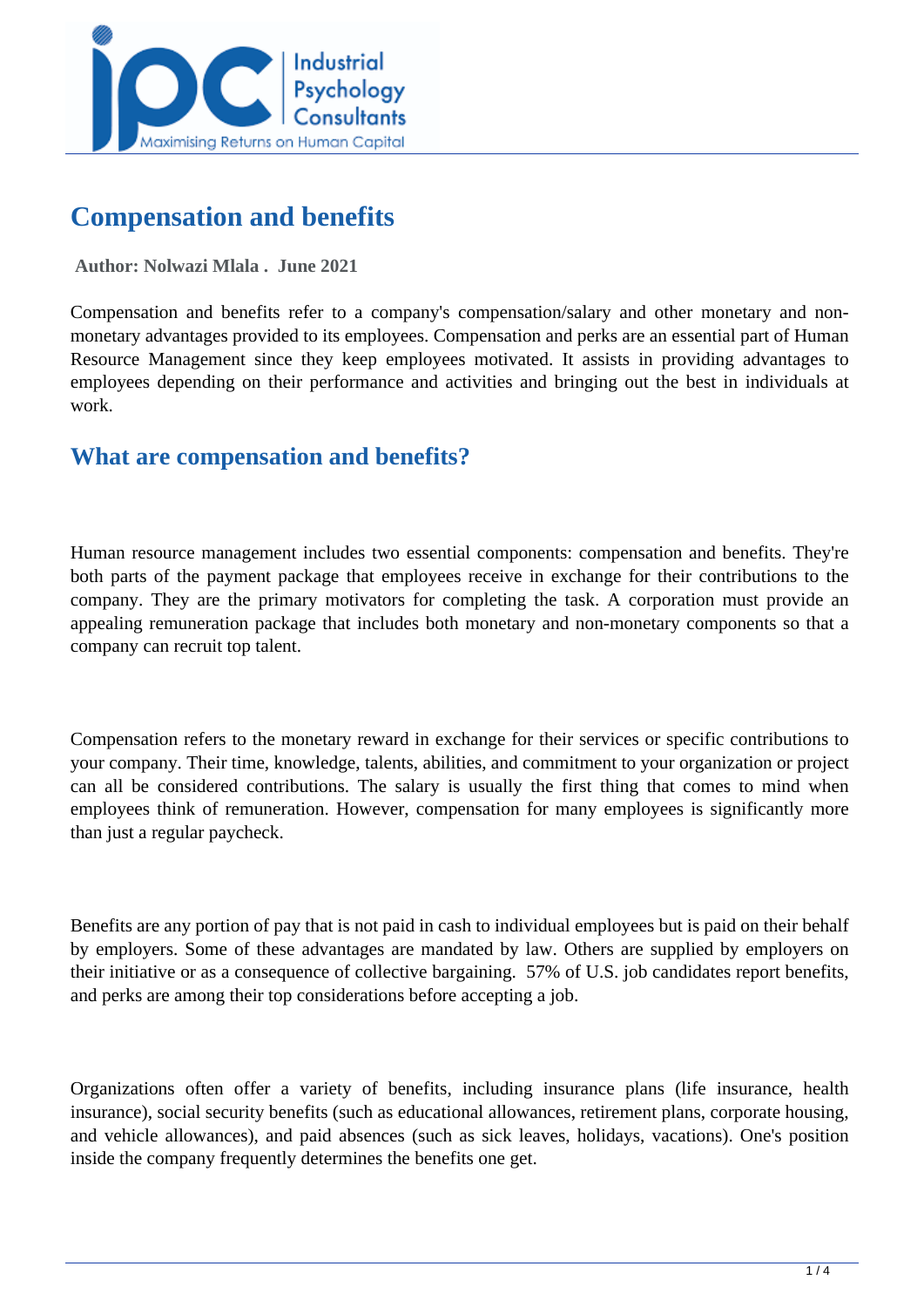

Employers occasionally use benefits to influence their employees' purchasing habits. Subsidized cafeterias, for example, may be motivated in part by the belief that a nice lunch boosts staff productivity.

## **Why are compensation and benefits important?**

Compensation and benefits are important because they demonstrate to employees that you care about their entire health and future.

## 1. **Attracting top talent**

People are constantly trying to put themselves in the greatest financial situation possible. Those worth a certain amount of money are frequently aware of their worth and will seek employment that compensates them appropriately. Investigate the wage and benefits packages offered by your competitors. Ensure that you give a comparable package to potential employees to attract the top prospects.

## 2. **Employee Motivation**

Compensating employees fairly demonstrates that you regard them as employees and as people. People are more motivated to come to work when they feel valued. In addition, people are more motivated to go to work and do a good job due to improved company morale.

## 3. **Increase productivity**

Happy employees are more productive. Employees that feel valued are more motivated and loyal, which leads to increased productivity. Employees are more driven to do a good job, but they also learn more and become more efficient the longer they work for the organization.

## 4. **Job Satisfaction**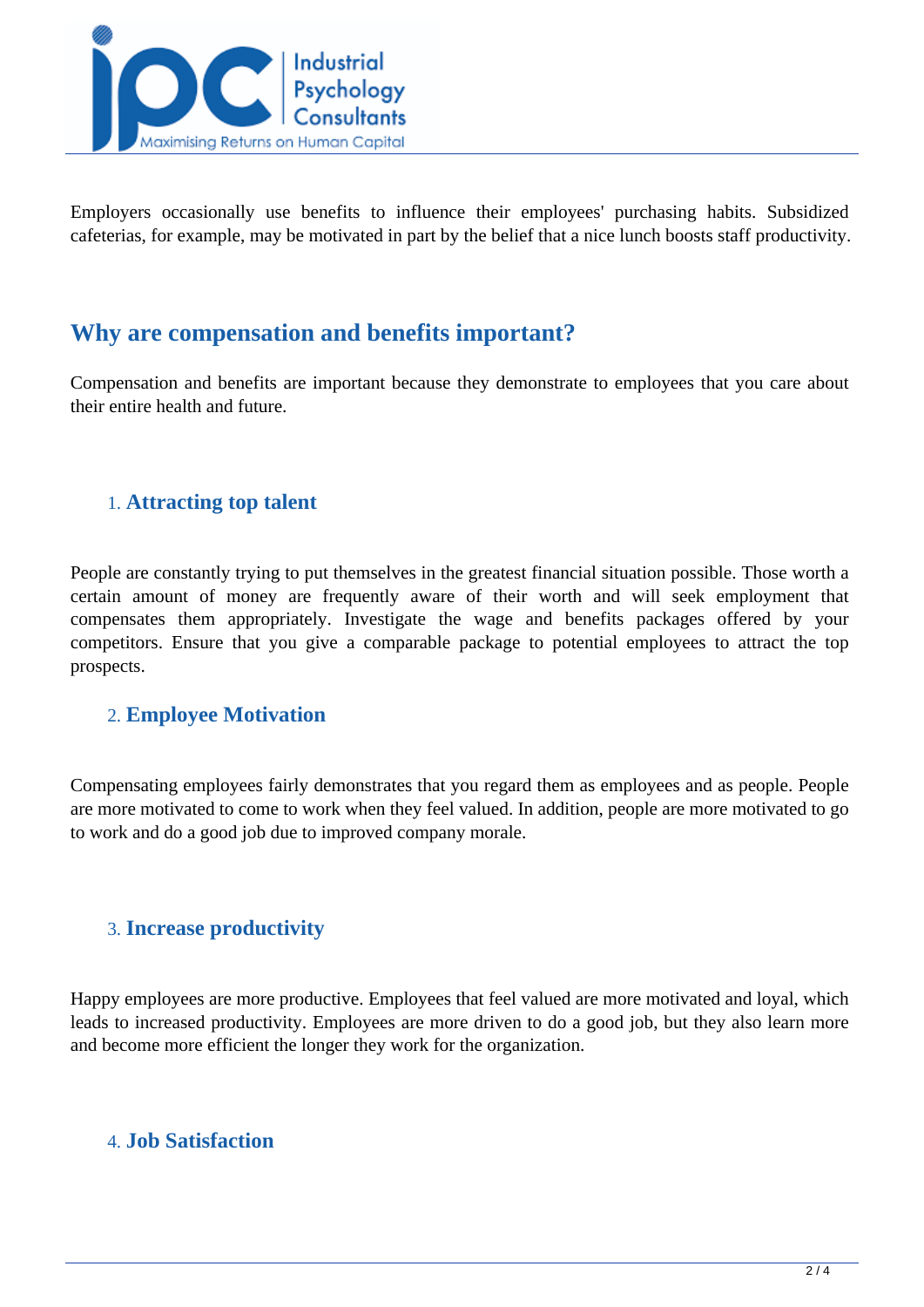

Job satisfaction improves when the correct compensation strategy is in place. Employees sometimes brag about their holiday bonuses or keep a close eye on the company stock because they have stock options. The correct compensation program interests employees in their work, giving them a better sense of ownership—84% of employees with high benefit satisfaction report high job satisfaction.

## 5. **Employee Loyalty**

Employees are more inclined to stay with a company if they are well paid. One of the reasons why employees stay with their companies is because they are well compensated. Loyalty eliminates the need for business owners to spend time, money, and energy on recruiting new employees. Employers who create a workforce that knows what to do benefit from employee retention and low turnover rates.

# **How do HR Departments calculate compensation and benefits?**

Companies frequently design compensation packages that reflect both their ideals and those of the labour market. This consistency eliminates ambiguity and can help to reduce emotional response to pay decisions. Usually, companies take into consideration:

## 1. **Market Factor**

They consider firm size, stage of growth, location, industry, and employer competition to determine how these aspects affect their desirability as an employer.

## 2. **Employee Value Proposition**

Many firms view their compensation package as an essential tool for bringing their employee value proposition to life, driving a differentiated employee experience and fostering a specific type of workplace culture.

## 3. **Growth opportunities**